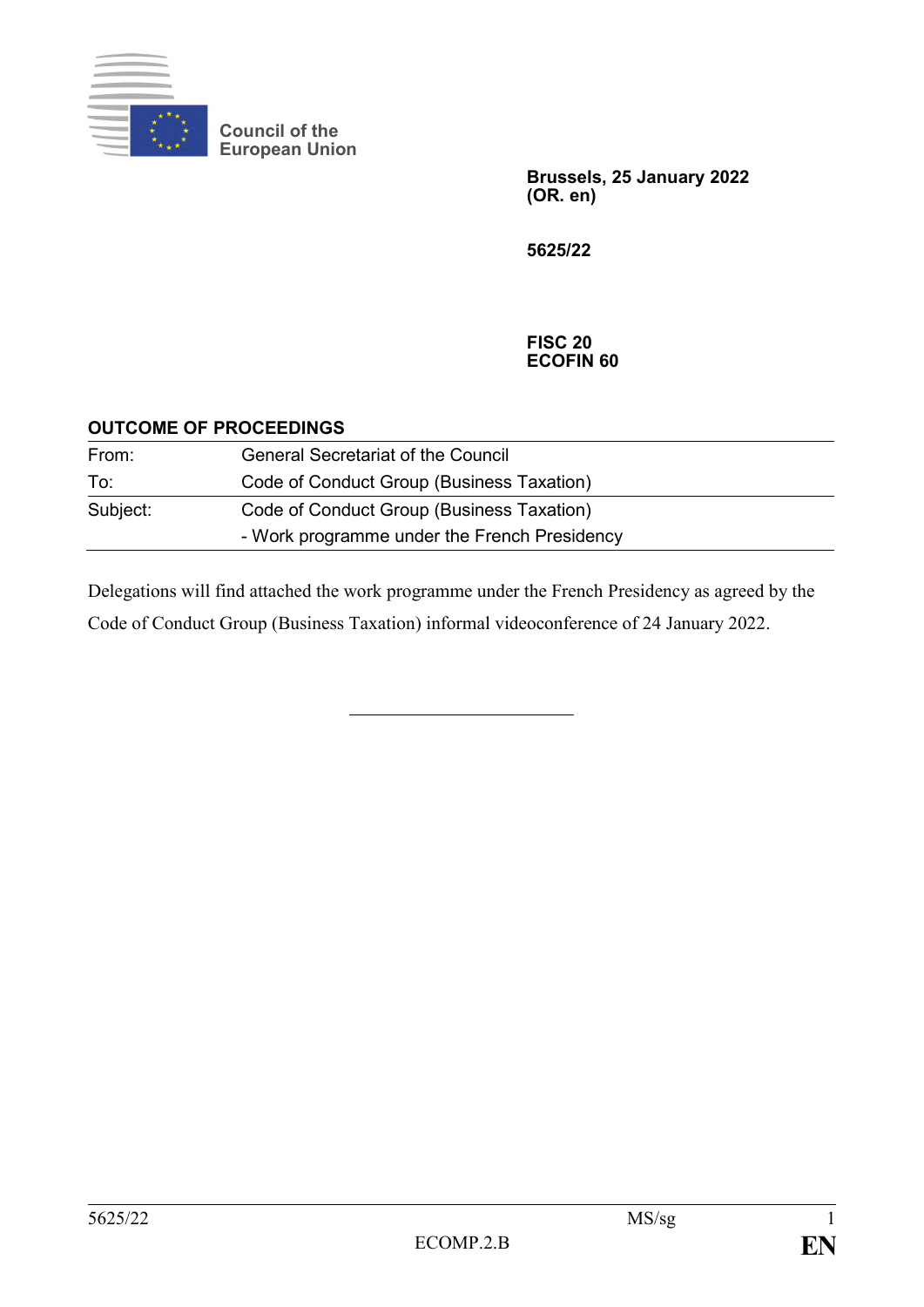# **CODE OF CONDUCT GROUP (BUSINESS TAXATION): WORK PROGRAMME UNDER THE FRENCH PRESIDENCY**

1. In its conclusions of 7 December 2021 (doc. 14814/21), the Ecofin Council welcomed the progress achieved by the Code of Conduct Group during the Slovenian Presidency, in particular with regard to the revision of the EU list of non-cooperative jurisdictions in October 2021 and the reform of the Code of Conduct.

#### 2. Furthermore, the ECOFIN Council notably:

- a. welcomed the positive effect of the Code of Conduct and the work of the Group on reducing harmful tax practices and the decrease of preferential tax regimes both at the EU level and globally, invited the Group to reflect on possible ways forward to enhance the current criteria and processes for third country jurisdictions, where appropriate,
- b. endorsed the progress reached in the assessment of standstill and rollback notifications by the Group, asked the Group to continue monitoring standstill and the implementation of the rollback and welcomed the ongoing monitoring of actual effects of individual measures,
- c. welcomed the ongoing monitoring by the Group of the implementation of its past guidance notes and the progress achieved with regard to the monitoring of the implementation of the 2017 Guidelines on tax privileges related to special economic zones,
- d. appreciated the report on the implementation by the Member States of defensive measures in the tax area towards non-cooperative jurisdictions and called on the Group to keep on working in this area, in accordance with the agreed Guidance, and report to the Council on further progress in these matters,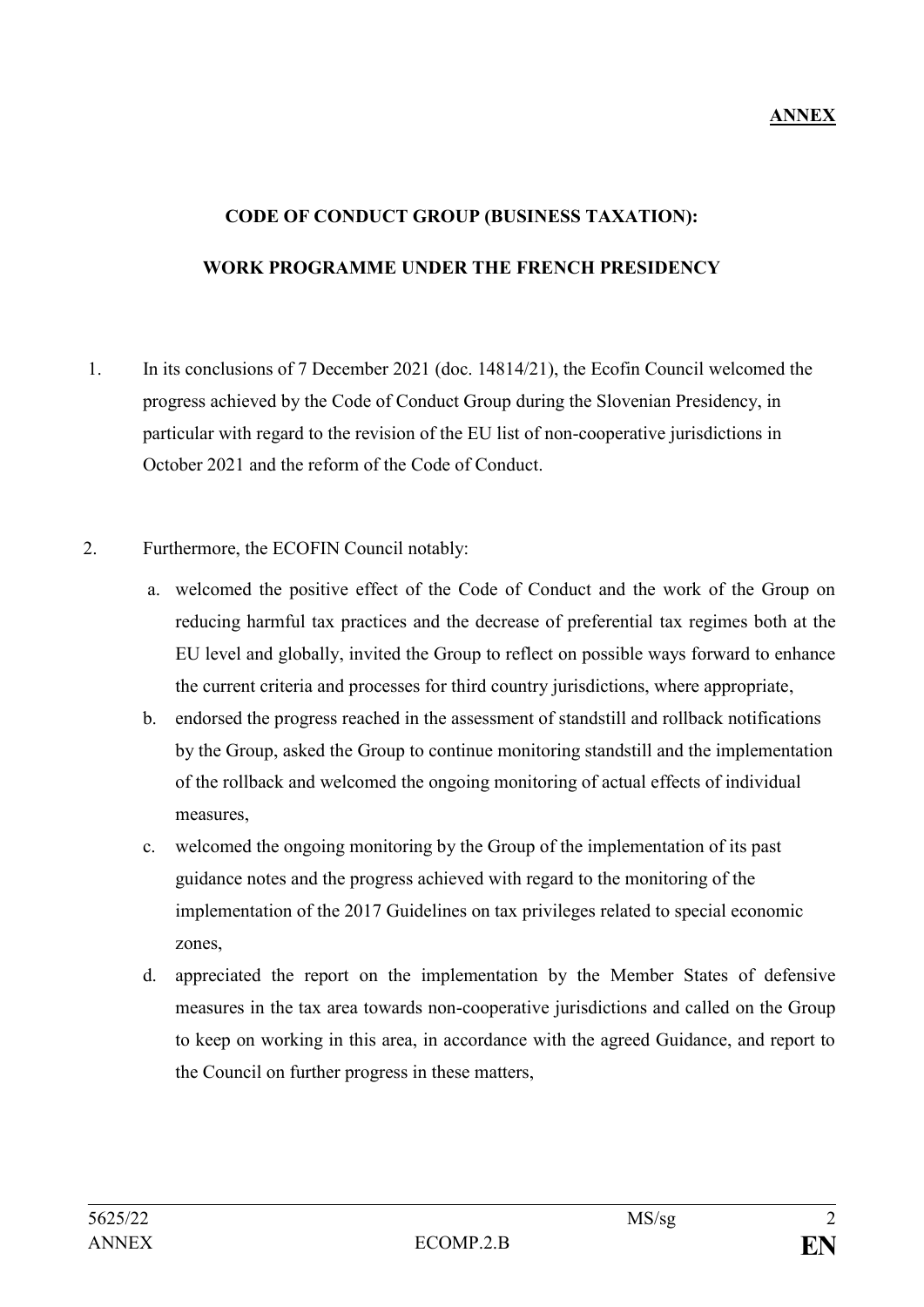- e. took note of the discussion on the interaction between the EU list of non-cooperative jurisdictions for tax purposes and Member States' national lists, as well as the work of the Global Forum, including new ratings and determinations by the Global Forum and invited the Group to take this work forward by further exploring how to enhance the EU listing process based on progress at the international level,
- f. invited the Group to report back to the Council on its work during the French Presidency.
- 3. Against this background, this note sets out the proposed COCG work programme for the duration of the French Presidency of the Council (first semester of 2022).

# **I. Monitoring of standstill and the implementation of rollback**

4. The COCG will monitor developments in administrative practices of Member States, start the review of the tax measures notified by Member States under the standstill and rollback process for the year ending on 31 December 2021 and continue the monitoring of actual effects of some regimes for which regular monitoring was decided.

# **II. Monitoring the implementation of agreed guidance**

5. In line with its agreed priority list (doc. 6603/18), the COCG will continue the assessment of Member States' compliance with the 2017 Guidance on tax privileges related to special economic zones.

# **III. Links with third countries**

6. The COCG will continue monitoring jurisdictions covered by the current geographical scope.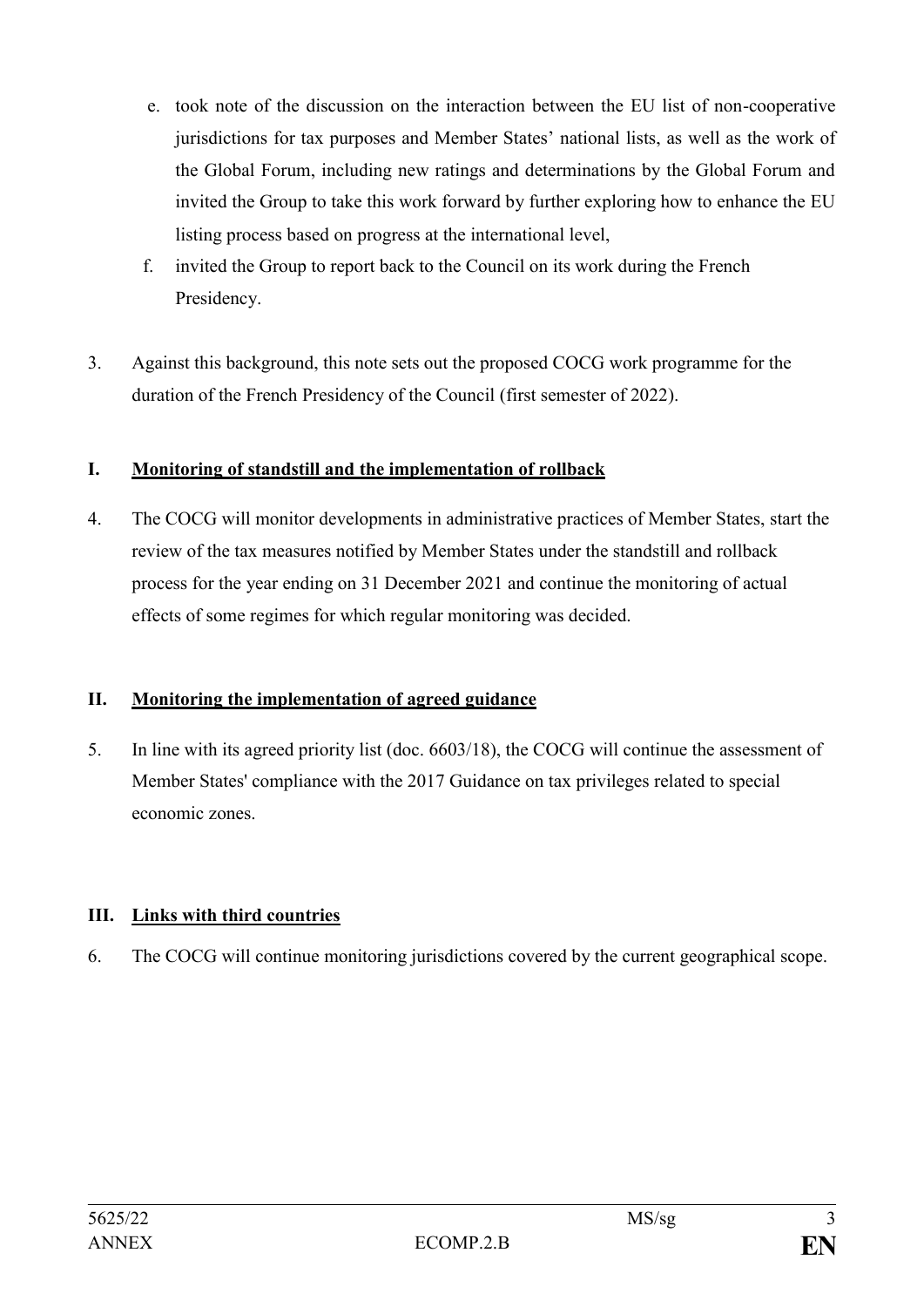- 7. The EU list of non-cooperative jurisdictions for tax purposes will be updated by the ECOFIN Council foreseeably in February 2022 with the following objectives:
	- ‒ remove jurisdictions that addressed pending issues from Annex I;
	- $\overline{\phantom{a}}$  list in Annex I jurisdictions which do not comply with the requirements of the EU list criteria for jurisdictions which are under screening;
	- ‒ include in Annex II jurisdictions which have undertaken commitments to cooperate with the EU and to take the necessary steps towards complying with one or more EU list criteria that their systems have been found to be inconsistent with;

For this purpose, consideration should be given to:

- ‒ FHTP assessments under criterion 2 jurisdictions with preferential tax regimes in the scope of the FHTP (criterion 2.1) and application of Substantial Activities to No or only Nominal Tax Jurisdictions (criterion 2.2.);
- ‒ responses by jurisdictions with regard to the application of the country by country reporting (CbCR) anti-BEPS minimum standard (criterion 3.2);
- ‒ removal of jurisdictions that completed their commitments from Annex II.
- 8. The Group will work on:
	- a. the coordination of defensive measures towards non-cooperative jurisdictions;
	- b. the future criterion 1.4 on the exchange of beneficial ownership information;
	- c. follow-up actions to the Pandora Papers;
	- d. updating criterion 1.1 in line with the evolution in the Global Forum peer review process for the Automatic Exchange of Financial Account information (AEOI);
	- e. the monitoring of jurisdictions concerned by criterion 2.2.
- 9. The Chair will continue the procedural/political dialogue with jurisdictions, as necessary, and schedule, as soon as circumstances allow, coordination meetings with the Chairs and Secretariats of the OECD Global Forum, Forum on Harmful Tax Practices (FHTP) and of the Inclusive Framework on BEPS.